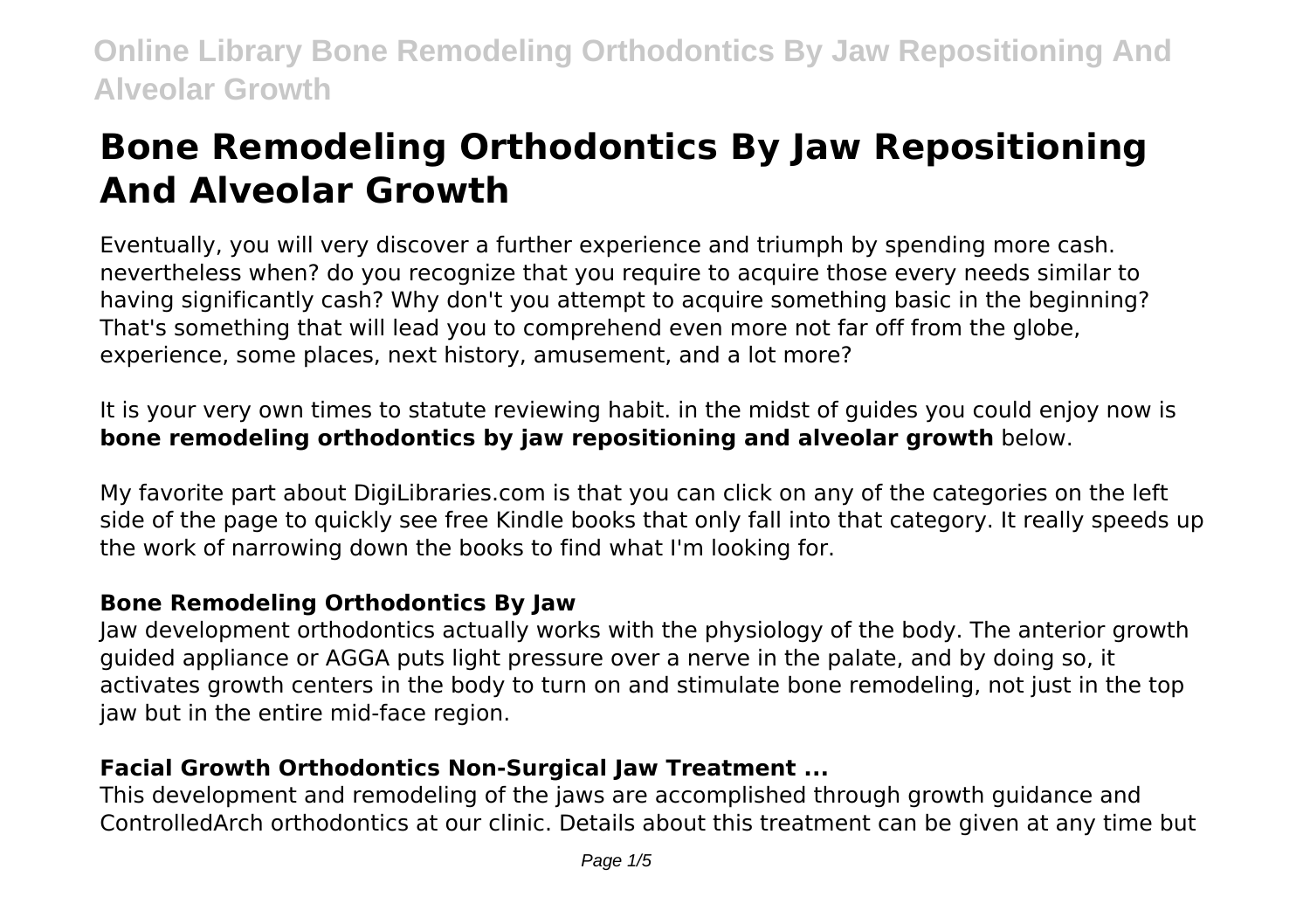the gist of it is that an appliance is fixed on the upper teeth that slowly signals the body to remodel and develop the upper jaw.

#### **How Orthodontics Realigns the Face and Teeth**

Find helpful customer reviews and review ratings for Bone Remodeling Orthodontics by Jaw Repositioning and Alveolar Growth at Amazon.com. Read honest and unbiased product reviews from our users.

#### **Amazon.com: Customer reviews: Bone Remodeling Orthodontics ...**

Available in all book genres Bone Remodelling Orthodontics by Jaw Repositioning and Alveolar Growth : romance, thriller, mystery, horror, scifi, fantasy, health, religion, travel, business and more. Download Bone Remodelling Orthodontics by Jaw Repositioning and Alveolar Growth pdf/ePub/Kindle Download free ebooks to read and keep.

#### **Download Bone Remodelling Orthodontics by Jaw ...**

That's bone remodeling. You see, beneath your gum line, the teeth reside in the jaw bone, and the tooth's roots are encompassed by a small space of gum tissue–the periodontal ligament–which are elastic fibers connecting the teeth to the bone.

#### **Braces and Bone Remodeling: How Your Teeth Are Shifted ...**

These changes also apply to adults and is the basis of arch development and jaw-joint (TMJ) remodeling in adult orthodontics and orthopedics. Form Follows Function: The teeth fit along an "arch", ultimately determined by the size of the palate, which in turn develops in response to the repeated action and position of the tongue during the first 10 years of life.

### **Principles of Functional Jaw Orthopedics / Orthodontics ...**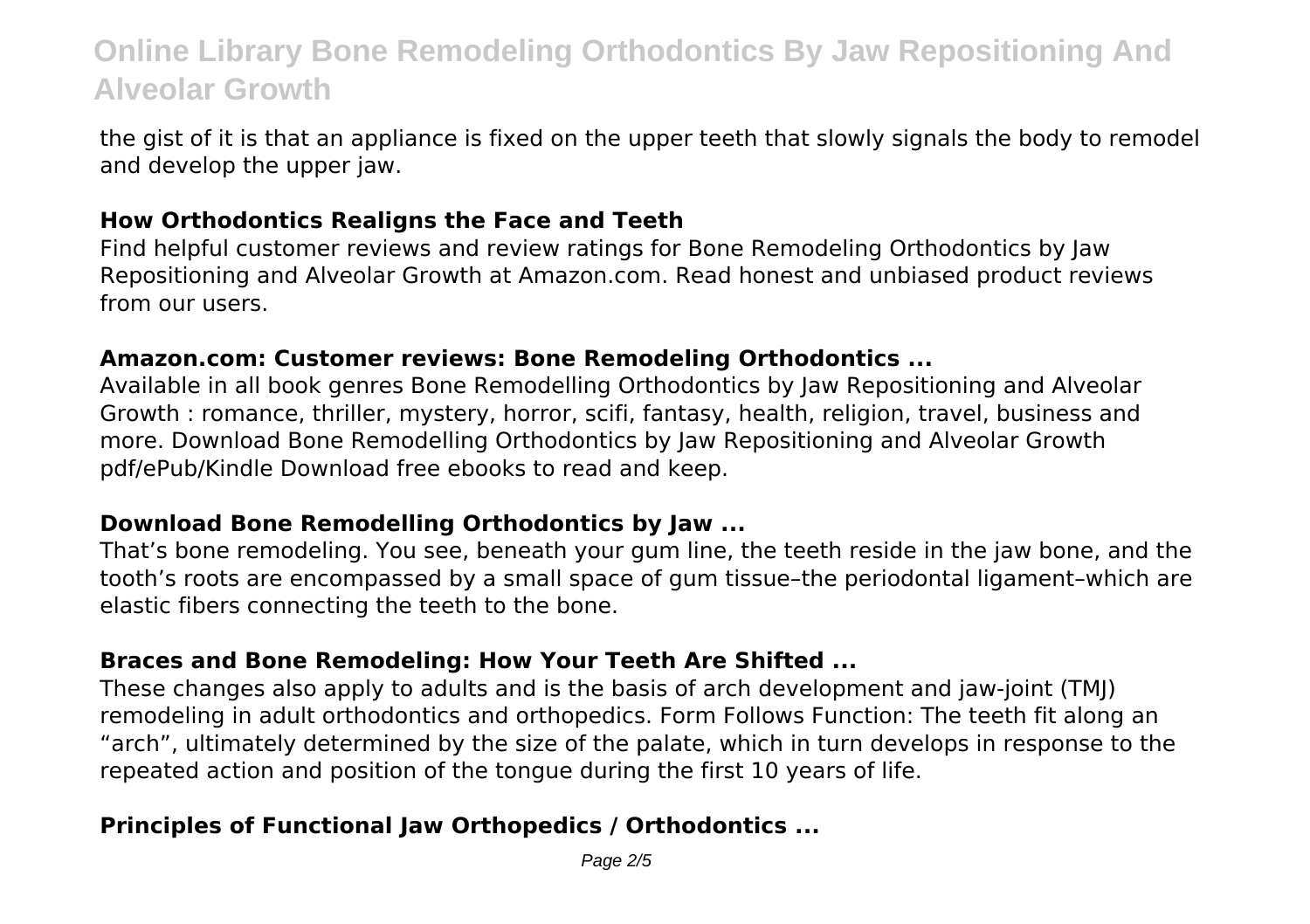A form of accelerated osteogenic orthodontic treatment, PROPEL Orthodontics is an exciting new procedure that increases the rate of tooth alignment. It works alongside existing treatments such as braces or aligners to accelerate the process in a safe, controlled way. The procedure uses a process called Alveocentesis™.

### **Accelerated Orthodontics | Orthodontist in Tucson, AZ ...**

TMJ and Epigenetic Orthodontics Dr. Buck can offer a TMJ/TMD solution using jaw development orthodontics if a patient responds well to an orthotic first phase of treatment. Correcting the misaligned bite is a potential solution for chronic TMJ problems. Most TMJ treatment involves the use of some kind of removable oral appliance or splint.

# **Orthodontist Lynnwood - Balance Epigenetic Orthodontics**

Abstract Orthodontic tooth movement needs simultaneous bone formation and resorption. Patients with high risk of bone resorption (osteoporosis), due to systemic problems, may have a deleterious...

### **(PDF) Osteoporosis and orthodontics - a review**

Loss of alveolar jaw bone is a localized form of osteoporosis, and supplements that support bone and gum growth can aid in restoring healthy alveolar bone to firmly anchor the teeth to prevent tooth loss and aid in chewing. Over the centuries traditional doctors in China developed a number of herbal formulas to promote bone healing in fractures.

# **Drynaria – Benefits of Unique Bone-Building Herb for ...**

Bone remodeling in the jaw is essential for metabolic needs, mechanical demands and for growth of the skeleton. Currently, there is no information on remodeling in the jaw of young dogs. Four ∼5‐month‐old male dogs were given a pair of calcein bone labels. After killing, bone sections were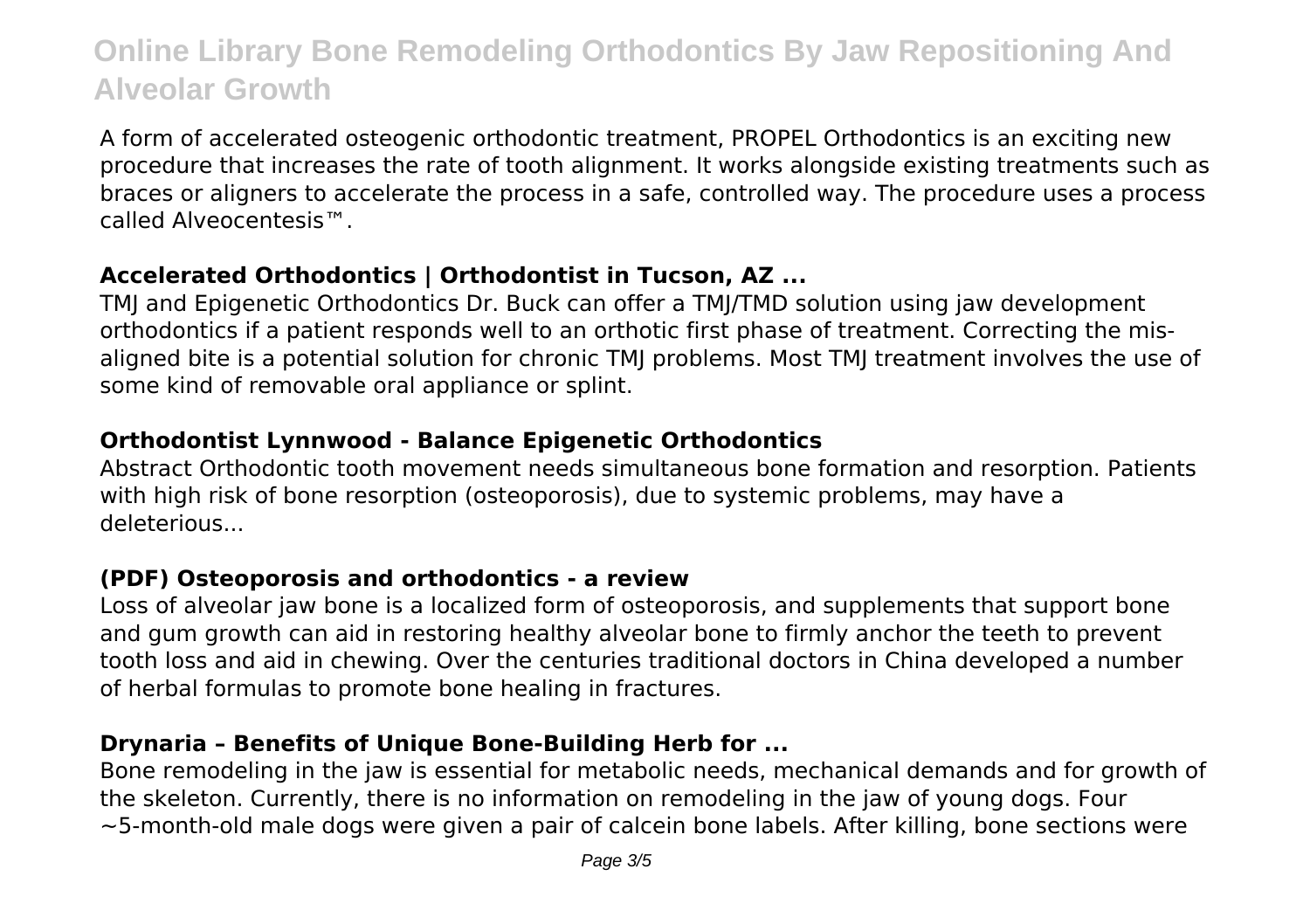obtained from the maxilla, mandible, and femur.

#### **Bone Remodeling in Maxilla, Mandible, and Femur of Young ...**

Dr. Buck's approach to orthodontics treats the whole face, not just the teeth. Dr. Buck uses epigenetic science to trigger jaw development and remodeling to overcome deficient growth patterns that exist. Call Us Today! 206-316-8286

### **Seattle WA - Dentist | S David Buck DDS | Neuro Orthodontics**

The periodontal membrane is stretched on one side and compressed on the other, which loosens the tooth slightly. New bone then grows in to support the tooth. This is called bone remodeling, and it's where the magic happens! If you want to get really technical, bone remodeling is a biomechanical process. That means the bones become stronger in response to the sustained loadbearing activity of braces.

#### **Let's Get Technical: How Do Braces Move Teeth | Saddle Creek**

Orthognathic surgery (/,  $\sin \theta$  a g ' n æ  $\theta$  I k /); also known as corrective jaw surgery or simply jaw surgery, is surgery designed to correct conditions of the jaw and face related to structure, growth, sleep apnea, TMJ disorders, malocclusion problems owing to skeletal disharmonies, or other orthodontic problems that cannot be easily treated with braces. . Originally coined by ...

#### **Orthognathic surgery - Wikipedia**

Abstract Alveolar bone normally undergoes remodeling on one side of the socket and modeling on the opposite side as the tooth migrates at a rate of 6.7 μm per day. Periodontal ligament width, however, remains constant. Because of this very high turnover rate, this bone is a good model to study bone modeling and remodeling activities.